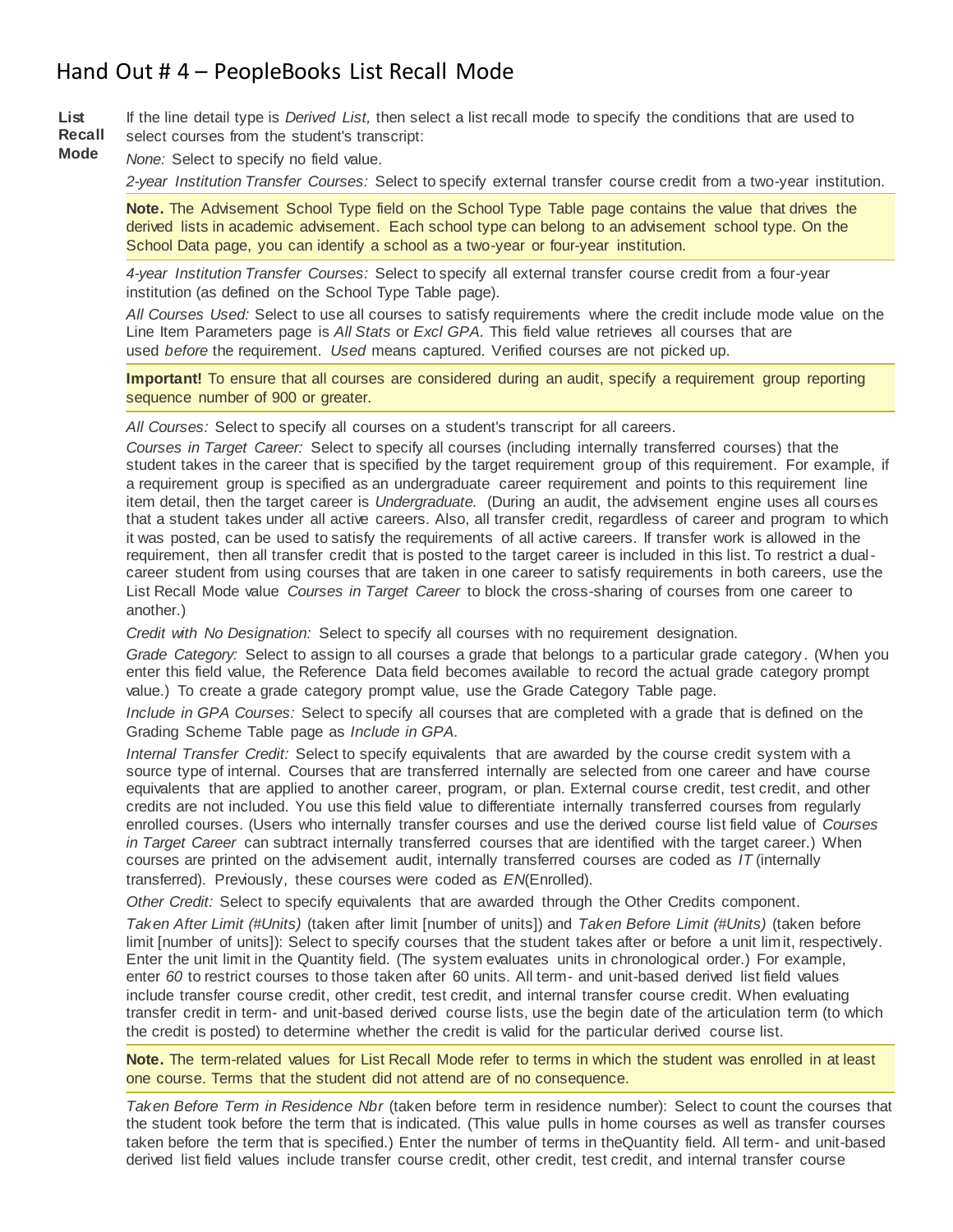credit. When evaluating transfer credit in term- and unit-based derived course lists, use the begin date of the articulation term (to which the credit is posted) to determine whether or not the credit is valid for the particular derived course list.

*Warning!* The term *value* as used here is not related to or based on the value that is used in the Term Activation component. Academic Advisement bases its calculation of term on the number of terms in which a student was or is enrolled in at least one course. This value is assigned at the start of a term, not upon completion.

*Taken Before Term Number:* Courses that the student took before the term number that appears in the Quantity field. Terms are counted starting with the first term in which a student is enrolled. For example, term 1 is the student's first term at the university and term 3 is the third term. All term- and unit-based derived list field values include transfer course credit, other credit, test credit, and internal transfer course credit. When evaluating transfer credit in term- and unit-based derived course lists, use the begin date of the articulation term (to which the credit is posted) to determine whether or not the credit is valid for the particular derived course list.

*Taken in Consecutive (#Terms)* (taken in consecutive [number of terms]): Select to specify how many terms in consecutive order are to be checked. Enter the number of terms in the Quantity field. (For a student, consecutive terms are defined as consecutive enrolled terms. For example, if a student is enrolled in spring and fall classes but not in summer classes, then the student's spring and fall classes are considered as consecutive.) When selecting a number of terms, the audit creates a vector of lists.

For example, if the engine is searching for three courses that were taken in two consecutive terms, then the results could be three courses from fall 1997 and spring 1998, three courses from spring 1998 and fall 1998, three courses from fall 1998 and spring 1999, and three courses from spring 1999 and fall 1999. In this example, five terms were retrieved with a total of 12 courses selected. All term- and unit-based derived list field values include transfer course credit, other credit, test credit, and internal transfer course credit. When evaluating transfer credit in term- and unit-based derived course lists, use the begin date of the articulation term (to which the credit is posted) to determine whether or not the credit is valid for the particular derived course list.

*Taken in Last (#Terms)* (taken in last [number of terms]): Select to specify how many consecutive terms are to be checked. These terms begin with the most recent and go back in time; for example, fall 1996, summer 1996, spring 1996. Enter the number of terms in theQuantity field. All term- and unit-based derived list field values include transfer course credit, other credit, test credit, and internal transfer course credit. When evaluating transfer credit in term- and unit-based derived course lists, use the begin date of the articulation term (to which the credit is posted) to determine whether or not the credit is valid for the particular derived course list.

*Taken in Last (#Units)* (taken in last [number of units]): Select to specify how many consecutive units to check. These units begin with the most recent and go back in time; for example, first fall 1996, then summer 1996, and then spring 1996. Enter the number of units in the Quantity field. All term- and unit-based derived list field values include transfer course credit, other credit, test credit, and internal transfer course c redit. When evaluating transfer credit in term- and unit-based derived course lists, use the begin date of the articulation term (to which the credit is posted) to determine whether or not the credit is valid for the particular derived course list.

*Taken in Last Graded (#Terms)* (taken in last graded [number of terms]): Select to specify how many consecutive graded terms are to be checked. These terms begin with the most recent and go back in time. (For example, fall 1996, summer 1996, spring 1996.) Enter the number of terms in the Quantity field. All term- and unit-based derived list field values include transfer course credit, other credit, test credit, and internal transfer course credit. When evaluating transfer credit in term- and unit-based derived course lists, use the begin date of the articulation term (to which the credit is posted) to determine whether or not the credit is valid for the particular derived course list.

*Taken While in Residence:* Select to specify home courses that are taken while the student is in residence regardless of career.

*Test Credit:* Select to specify course equivalents awarded through the Test Credits component.

*Transfer Credit:* Select to specify credit that is transferred in from an external institution. Test credit, other ty pes of credit, and internally transferred coursework are not included. All transfer credit, regardless of career and program to which it is posted, can be used to satisfy the requirements of all active careers. You use the Course Credits component to input this transfer credit into the system.

**Note.** The Advisement School Type field on the School Type Table page contains the value that drives the derived lists in academic advisement. Each school type can belong to an advisement school type. On the School Data page, you can identify a school as a two- or four-year institution.